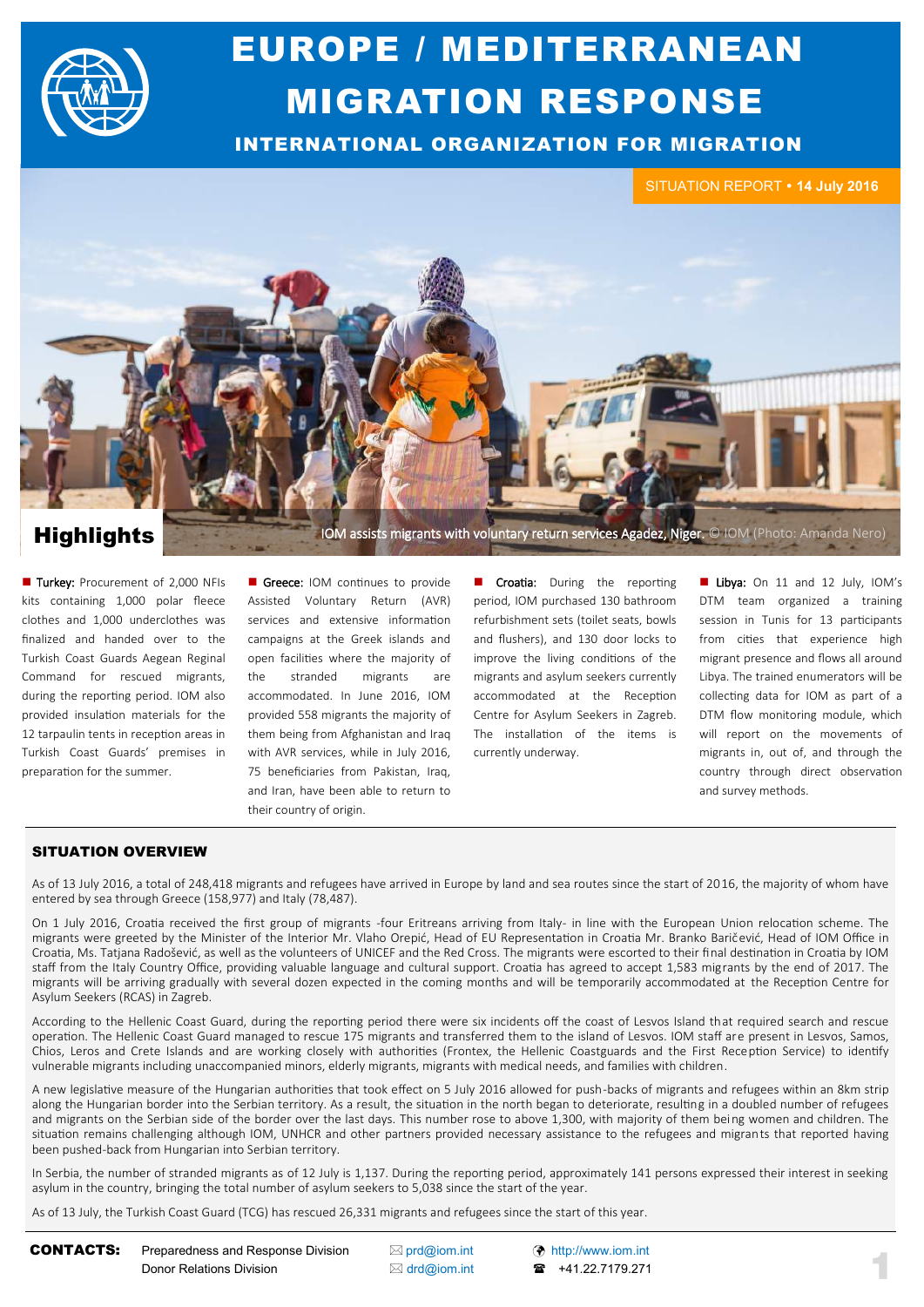### IOM RESPONSE

### **Turkey**



IOM staff providing refreshments to rescued migrants and refugees, Dikili. © IOM Turkey 2016

IOM supports the Turkish Coast Guard (TCG) by distributing food, water, and non-food items (NFIs) to rescued migrants and refugees. During the reporting period, IOM assisted the TCG in Dikili -one of the points in İzmir for irregular migrants and refugees to cross to Lesvos- through the provision of food, water and NFIs (including blankets, clothing and shoes) for 58 migrants and refugees who were rescued at sea. The majority of those rescued at sea in Dikili came from Syria and Iraq.

Additionally, the procurement of 2,000 NFIs kits containing 1,000 polar fleece clothes and 1,000 underclothes was finalized and handed over to TCG Aegean Reginal Command for rescued migrants. Moreover, IOM provided insulation materials for the 12 tarpaulin tents in reception areas in TCG premises in preparation for the summer heat. IOM will also provide water dispensers, vertical freezers and ventilators to be used in TCG premises during the summer by migrants and refugees rescued at sea.

### **Greece**

From 29 June to 1 July, IOM organized a pre-deployment training for 50 participants on the IOM approach, standards and principles in Athens. The training aimed to foster a better understanding of IOM's mandate and main field of activities and to also provide operational support and understanding of principles outlining humanitarian emergency responses.

IOM continues to provide Assisted Voluntary Return (AVR) services and extensive information campaigns at the Greek islands and open facilities where the majority of the stranded migrants are accommodated. Since the beginning of 2016, IOM has assisted 3,351 migrants (including 42 unaccompanied minors and 26 medical cases) to return to their country of origin safely and with dignity. In June 2016, IOM assisted 558 migrants with the majority of them being from Afghanistan (241) and Iraq (105). In July 2016, 75 beneficiaries of which 20 were Pakistanis, 16 Iraqis, and 12 Iranians, have been able to return to their country of origin with IOM's assistance.

In the past week, IOM staff provided information services to 387 newly arrived migrants at the Reception & Identification Centre in Lesvos, while 164 migrants who expressed interest in the AVR services have been registered in Lesvos by IOM's cultural mediators. Moreover, the IOM cultural mediators assisted 192 beneficiaries during the medical procedure and contributed their interpretation services in psychosocial sessions to 85 beneficiaries.

As of 13 July, IOM has assisted 2,218 beneficiaries under the EU relocation programme. In the pre-departure phase, IOM conducted health assessments to ensure that beneficiaries travel in safety. Furthermore, IOM organized pre-departure and cultural orientation sessions, providing information, on their rights and obligations, on what to expect when they arrive, as well as pre-embarkation information.



© IOM Greece 2016

### **Serbia**

IOM teams continue to provide counselling on AVR options to migrants in Serbia who are seeking to return to their country of origin. IOM teams are deployed at Presevo Registration Centre, Dimitrovgrad, Sid and Kelebija/Horogs border crossing points. For vulnerable families and

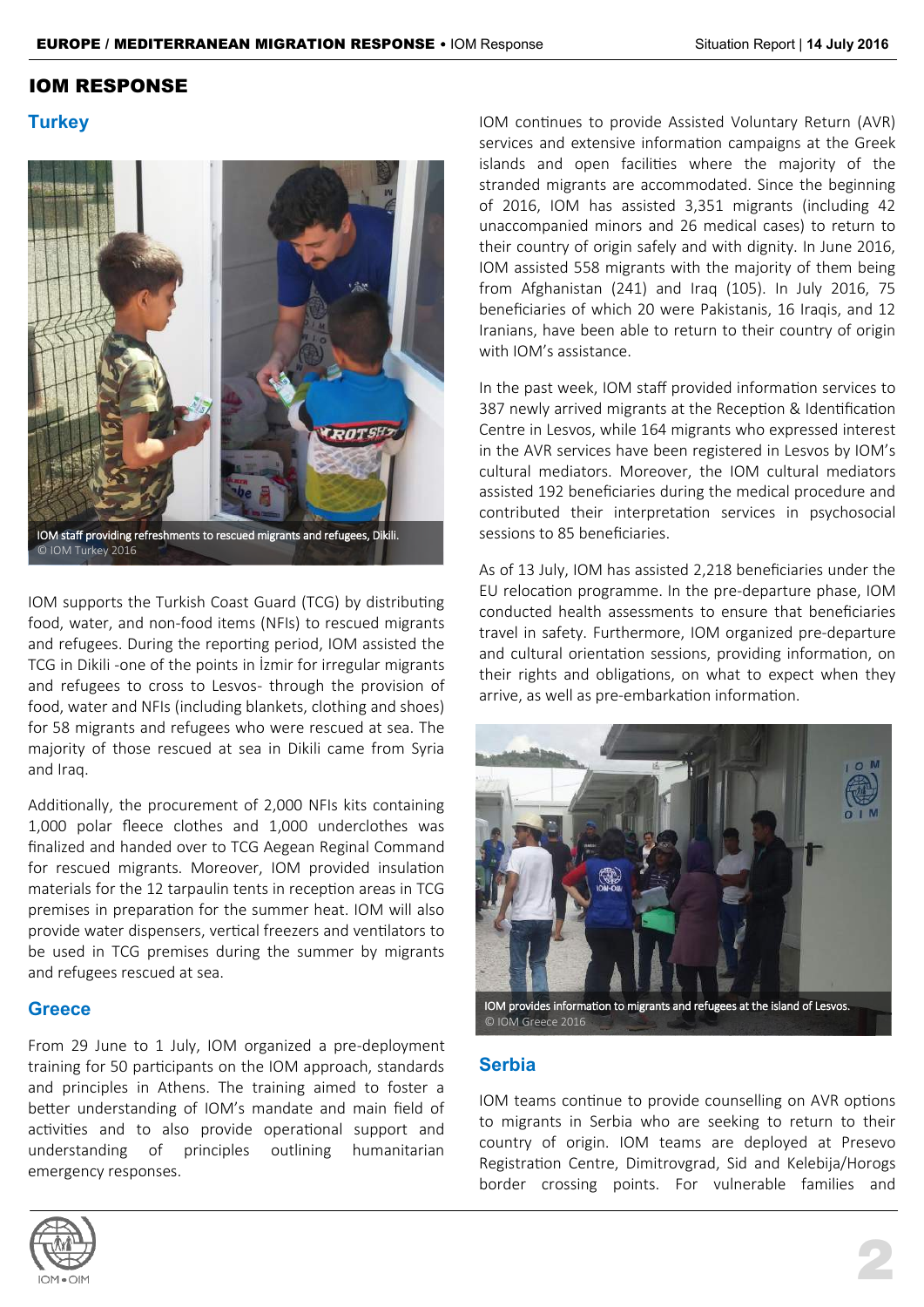individuals, IOM also provides transportation to local institutions and service providers such as the local health centre and centre for social work.

### **Former Yugoslav Republic of Macedonia**

Due to the closure of the "Balkan Route" the number of migrants has not changed since the last report. From 19 June 2015 to 13 July 2016, a total of 477,856 refugees and migrants have been registered, out of which 244,295 are male, 85,510 female, 129,702 children; and 18,349 are unaccompanied minors.

The number of migrants at the reception Camp in Gevgelija is 136 (30 women, 43 men, and 63 children), and at the camp in Tabanovce is approximately 70. At this moment no officially verified demographic and gender data is available on the structure in this camp.

IOM is supporting Border Police units in facilitating communication with migrants/refugees with the mobile teams of interpreters from Arabic to Macedonian. IOM also provided the Border Police with eight buses to transport their staff around the country's southern border and help strengthen their capacity in the Gevgelija and Dojran regions.

## **Croatia**

Delivery of English and Croatian language classes for the migrants and asylum seekers by IOM continues, and the feedback received is very positive. Cultural orientation workshops are held three times a week at the Reception Centre for Asylum Seekers (RCAS) in Zagreb with the aim to enhance the medium to long-term integration of the migrants and asylum seekers. The workshops were temporarily paused during the Ramadan period, but will resume next week. As of 11 July, IOM has delivered a total of 105 language classes (70 for English and 35 for Croatian) and 33 culture orientation courses to the migrants and asylum seekers. Future activities include the organization of literacy workshops for Arabic speaking migrants at the RCAS in Zagreb.

IOM interpreters continue to provide support and act as cultural mediators for information dissemination and communication among the asylum seekers, migrants and refugees. A workshop aiming to raise the awareness on cultural diversity of NGOs/INGOs working in the field will be organized in the coming weeks.

During the reporting period, IOM purchased 130 bathroom refurbishment sets (toilet seats, bowls and flushers), and 130 door locks to improve the living conditions of the migrants and asylum seekers currently accommodated at the RCAS in Zagreb. The installation of the items is currently underway. Weather appropriate clothes and footwear for the migrants have been purchased and will be distributed in the next reporting period. An assessment with the focus on how to improve housing and living conditions is currently underway at the RCAS in Kutina.



## **Italy**

Between 30 June and 13 July, 9,179 migrants have been rescued by Italian and international vessels patrolling the Channel of Sicily and brought to land including to the harbors of Augusta, Pozzallo, Catania, Reggio Calabria, Palermo, Empedocle, and Crotone.

IOM teams continue to be deployed at the main boat landing points in Sicily (including Lampedusa), Calabria, and Apulia. The IOM teams provide legal assistance to those arriving by sea, monitor the reception conditions of migrants, and support the authorities in the identification of vulnerable populations. Vulnerable cases also include unaccompanied children, migrants in need of health and/or psychosocial support, women victims of trafficking, and the elderly. Furthermore, two IOM teams work in Sicily and Apulia with the specific aims of enhancing detection and identification of victims of trafficking and referring them for services to relevant authorities.

### **Libya**

During the reporting period, IOM assisted 450 migrants in Abu Salim Detention Centre through the distribution of NFIs and hygiene kits. The delivery benefited 260 migrants who had been recently rescued at sea in Tajoura port in Tripoli in addition to 190 migrants who had initially been in the centre.

IOM also arranged for the medical team to visit three detention centres, with 35 migrants in total having been

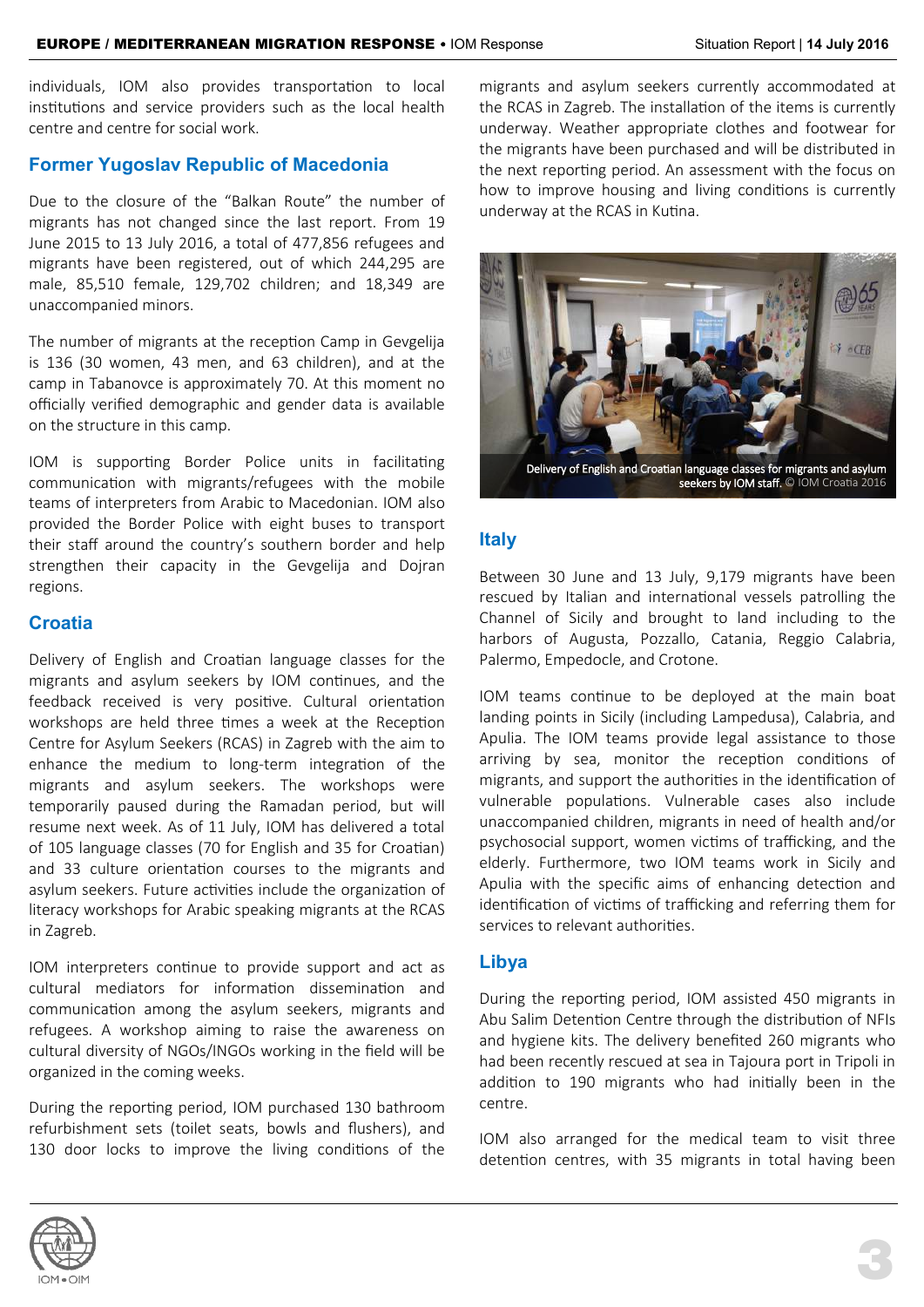screened and treated. During the medical team visits, 21 migrants from Nigeria (7), Senegal (6), Gambia (5), Ghana (2), and Côte d'Ivoire (1) living in Az Zawiyah centre were screened and received medication. In Al-Khums Detention Centre, 13 migrants from Somalia (8), Mali (2), Niger (2), and Nigeria (1) were treated on 6 July, and one Nigerian migrant in Sabratah Detention Centre was screened.



On 11 and 12 July, IOM's DTM team organized a training session in Tunis for 13 participants from cities that experience high migrant presence and flows all around Libya. The trained enumerators will be collecting data for IOM as part of a DTM flow monitoring module, which will report on the movements of migrants in, out of, and through the country through direct observation and survey

methods. The training course covered different aspects of data collection which included various methodologies along with data protection principles and ethics, countering popular misconceptions and stereotypes about migrants, understanding specific vulnerabilities for migrants related to age, gender and ethnicity.

### **Niger**

Between 30 June and 13 July, IOM registered 101 new arrivals requesting voluntary return services at the IOM transit centres. In addition, IOM provided 173 migrants with shelter, food, medical and psychosocial support assistance. Furthermore, IOM provided 63 migrants from Senegal (21), Guinea Conakry (11), Guinea Bissau (9), Cameroon (6), Burkina Faso (4), Côte d'Ivoire (4), Gambia (4), Togo (3), and Mali (1) with transport assistance to return to their home country.

On 4 July, two victims of trafficking (VoT) were referred to IOM by a local NGO in Agadez and are currently being assisted at the IOM transit centre in Niamey. IOM provided the VoTs with shelter kits, food, accommodation, medical and psychological assistance. They are waiting for their safe return to their country of origin, and will be provided with reintegration assistance upon arrival. Additionally, on 30 June, after receiving assistance at IOM's transit centres in Arlit, Agadez, and Niamey, IOM referred nine migrants from the Central African Republic to UNHCR for further support.

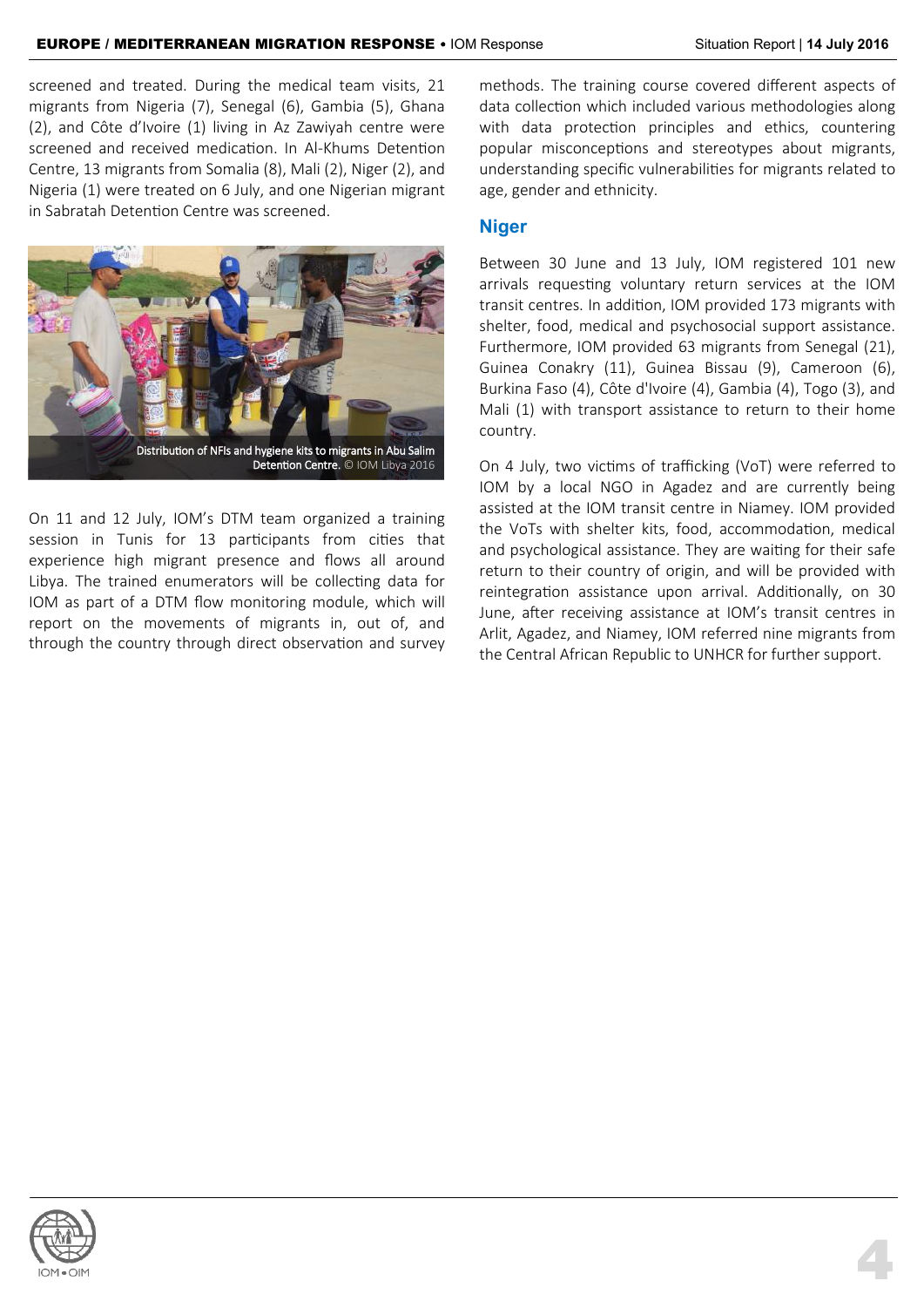# Europe / Mediterranean Migration Response

IOM's **online portal** provides information on trends and transit routes related to the Europe / Mediterranean migration crisis. The below depicts a map of the transit routes and the total number of people that travelled to Europe. An updated version of the portal can be found at **[http://migration.iom.int.](http://migration.iom.int)** 

\*All other countries in the route have registered zero arrivals in the period between the reporting period. However there are stranded migrants in those countries. The number of stranded migrants is on the next page.





Decrease of 70%

| <b>Recent trends in migrant flow</b>                                                  |                |                     | Between 29 Jun $-$ 13 July 2016 $*$ |                 |             |
|---------------------------------------------------------------------------------------|----------------|---------------------|-------------------------------------|-----------------|-------------|
| Country                                                                               | Greece         | Bulgaria            | Italy                               | Serbia          | Hungary     |
| <b>Registered Arrivals</b>                                                            | 740            | .,097               | 12,964                              | 303             | 549         |
| Change in comparison to registered arrivals of<br>previous period (15 June – 28 June) | Decrease of 9% | Increase of $140\%$ | Increase of $21\%$                  | Decrease of 37% | Decrease of |